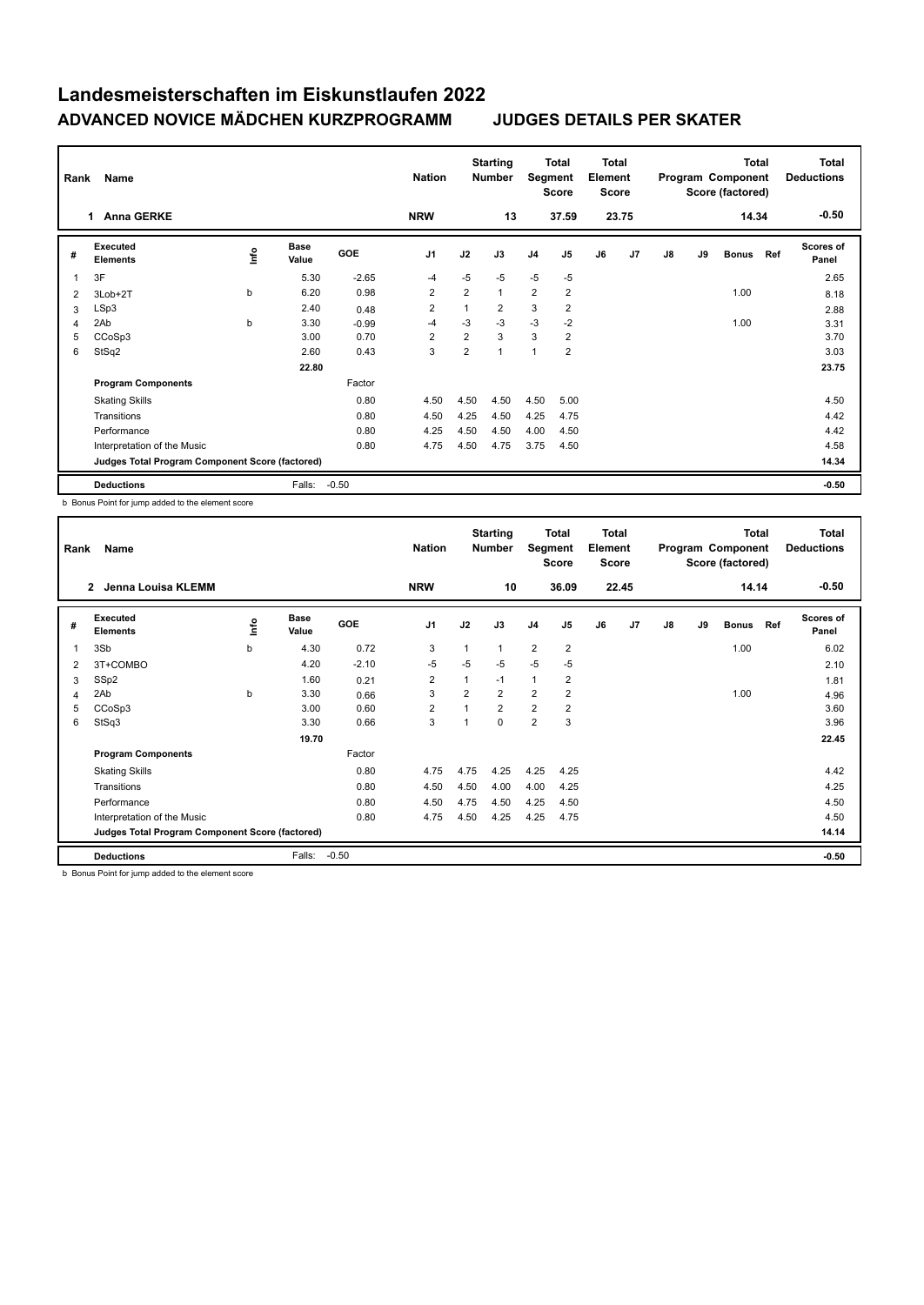| Rank           | Name                                            |         |                      |            | <b>Nation</b>  |                | <b>Starting</b><br><b>Number</b> | Segment        | Total<br><b>Score</b> | <b>Total</b><br>Element<br>Score |                |    |    | <b>Total</b><br>Program Component<br>Score (factored) |     | <b>Total</b><br><b>Deductions</b> |
|----------------|-------------------------------------------------|---------|----------------------|------------|----------------|----------------|----------------------------------|----------------|-----------------------|----------------------------------|----------------|----|----|-------------------------------------------------------|-----|-----------------------------------|
|                | <b>Katharina VIALICHKA</b><br>3                 |         |                      |            | <b>NRW</b>     |                | 1                                |                | 34.54                 |                                  | 20.60          |    |    | 13.94                                                 |     | 0.00                              |
| #              | Executed<br><b>Elements</b>                     | lnfo    | <b>Base</b><br>Value | <b>GOE</b> | J <sub>1</sub> | J2             | J3                               | J <sub>4</sub> | J <sub>5</sub>        | J6                               | J <sub>7</sub> | J8 | J9 | <b>Bonus</b>                                          | Ref | Scores of<br>Panel                |
| 1              | 2Ab                                             | b       | 3.30                 | 0.88       | 3              | $\overline{2}$ | 1                                | 3              | 3                     |                                  |                |    |    | 1.00                                                  |     | 5.18                              |
| 2              | 3S<                                             | $\prec$ | 3.44                 | $-0.69$    | $-2$           | $-2$           | $-2$                             | $\Omega$       | $-2$                  |                                  |                |    |    |                                                       |     | 2.75                              |
| 3              | SSp3                                            |         | 2.10                 | 0.42       | 3              | 1              | $\overline{1}$                   | $\overline{2}$ | 3                     |                                  |                |    |    |                                                       |     | 2.52                              |
| $\overline{4}$ | $2F+2T$                                         |         | 3.10                 | 0.42       | 3              | $\overline{2}$ | $\overline{2}$                   | 3              | $\overline{2}$        |                                  |                |    |    |                                                       |     | 3.52                              |
| 5              | StSq2                                           |         | 2.60                 | 0.43       | 3              | 1              | $\overline{1}$                   | $\overline{2}$ | $\overline{2}$        |                                  |                |    |    |                                                       |     | 3.03                              |
| 6              | CCoSp3                                          |         | 3.00                 | 0.60       | $\overline{2}$ | $\overline{ }$ | $\overline{2}$                   | 3              | $\overline{2}$        |                                  |                |    |    |                                                       |     | 3.60                              |
|                |                                                 |         | 17.54                |            |                |                |                                  |                |                       |                                  |                |    |    |                                                       |     | 20.60                             |
|                | <b>Program Components</b>                       |         |                      | Factor     |                |                |                                  |                |                       |                                  |                |    |    |                                                       |     |                                   |
|                | <b>Skating Skills</b>                           |         |                      | 0.80       | 4.50           | 4.50           | 4.25                             | 4.50           | 4.50                  |                                  |                |    |    |                                                       |     | 4.50                              |
|                | Transitions                                     |         |                      | 0.80       | 4.00           | 4.00           | 4.00                             | 4.00           | 4.25                  |                                  |                |    |    |                                                       |     | 4.00                              |
|                | Performance                                     |         |                      | 0.80       | 4.50           | 4.75           | 4.00                             | 4.25           | 4.75                  |                                  |                |    |    |                                                       |     | 4.50                              |
|                | Interpretation of the Music                     |         |                      | 0.80       | 4.50           | 4.50           | 4.00                             | 4.25           | 4.50                  |                                  |                |    |    |                                                       |     | 4.42                              |
|                | Judges Total Program Component Score (factored) |         |                      |            |                |                |                                  |                |                       |                                  |                |    |    |                                                       |     | 13.94                             |
|                | <b>Deductions</b>                               |         |                      |            |                |                |                                  |                |                       |                                  |                |    |    |                                                       |     | 0.00                              |

< Under-rotated jump b Bonus Point for jump added to the element score

| Rank | Name                                            |   |                      |            | <b>Nation</b>  |      | <b>Starting</b><br><b>Number</b> | Segment        | <b>Total</b><br><b>Score</b> | Total<br>Element<br><b>Score</b> |                |               |    | <b>Total</b><br>Program Component<br>Score (factored) | Total<br><b>Deductions</b> |
|------|-------------------------------------------------|---|----------------------|------------|----------------|------|----------------------------------|----------------|------------------------------|----------------------------------|----------------|---------------|----|-------------------------------------------------------|----------------------------|
|      | Melissa MARTIN<br>4                             |   |                      |            | <b>NRW</b>     |      | 14                               |                | 27.75                        |                                  | 15.99          |               |    | 12.26                                                 | $-0.50$                    |
| #    | Executed<br><b>Elements</b>                     | ۴ | <b>Base</b><br>Value | <b>GOE</b> | J <sub>1</sub> | J2   | J3                               | J <sub>4</sub> | J <sub>5</sub>               | J6                               | J <sub>7</sub> | $\mathsf{J}8$ | J9 | Ref                                                   | <b>Scores of</b><br>Panel  |
|      | 2A                                              |   | 3.30                 | $-1.65$    | $-5$           | -5   | $-5$                             | $-5$           | -5                           |                                  |                |               |    |                                                       | 1.65                       |
| 2    | $2Lz+2T$                                        |   | 3.40                 | $-0.84$    | $-4$           | -4   | $-4$                             | $-4$           | $-3$                         |                                  |                |               |    |                                                       | 2.56                       |
| 3    | CCoSp3                                          |   | 3.00                 | 0.50       | 3              | 0    | 1                                | $\overline{2}$ | $\overline{2}$               |                                  |                |               |    |                                                       | 3.50                       |
| 4    | StSq3                                           |   | 3.30                 | 0.55       | 3              | 1    | 1                                | $\overline{2}$ | 2                            |                                  |                |               |    |                                                       | 3.85                       |
| 5    | 2F                                              |   | 1.80                 | 0.18       | $\overline{1}$ | 1    | 0                                | $\mathbf{1}$   | $\overline{2}$               |                                  |                |               |    |                                                       | 1.98                       |
| 6    | SSp3                                            |   | 2.10                 | 0.35       | $\overline{4}$ | 1    | $-1$                             | $\overline{2}$ | $\overline{2}$               |                                  |                |               |    |                                                       | 2.45                       |
|      |                                                 |   | 16.90                |            |                |      |                                  |                |                              |                                  |                |               |    |                                                       | 15.99                      |
|      | <b>Program Components</b>                       |   |                      | Factor     |                |      |                                  |                |                              |                                  |                |               |    |                                                       |                            |
|      | <b>Skating Skills</b>                           |   |                      | 0.80       | 4.00           | 4.00 | 3.50                             | 4.00           | 4.00                         |                                  |                |               |    |                                                       | 4.00                       |
|      | Transitions                                     |   |                      | 0.80       | 4.00           | 3.75 | 3.50                             | 3.75           | 4.00                         |                                  |                |               |    |                                                       | 3.83                       |
|      | Performance                                     |   |                      | 0.80       | 4.00           | 3.75 | 3.75                             | 3.75           | 3.75                         |                                  |                |               |    |                                                       | 3.75                       |
|      | Interpretation of the Music                     |   |                      | 0.80       | 4.50           | 3.75 | 3.75                             | 3.75           | 3.75                         |                                  |                |               |    |                                                       | 3.75                       |
|      | Judges Total Program Component Score (factored) |   |                      |            |                |      |                                  |                |                              |                                  |                |               |    |                                                       | 12.26                      |

**Deductions** Falls: -0.50 **-0.50**

| Rank | Name                                            |      |                      |            | <b>Nation</b>  |          | <b>Starting</b><br><b>Number</b> |              | <b>Total</b><br>Segment<br><b>Score</b> | <b>Total</b><br>Element<br><b>Score</b> |       |    |    | <b>Total</b><br>Program Component<br>Score (factored) | <b>Total</b><br><b>Deductions</b> |
|------|-------------------------------------------------|------|----------------------|------------|----------------|----------|----------------------------------|--------------|-----------------------------------------|-----------------------------------------|-------|----|----|-------------------------------------------------------|-----------------------------------|
|      | <b>Janine ALTERGOTT</b><br>5                    |      |                      |            | <b>NRW</b>     |          | 8                                |              | 25.18                                   |                                         | 14.58 |    |    | 10.60                                                 | 0.00                              |
| #    | <b>Executed</b><br><b>Elements</b>              | ١nf٥ | <b>Base</b><br>Value | <b>GOE</b> | J <sub>1</sub> | J2       | J3                               | J4           | J5                                      | J6                                      | J7    | J8 | J9 | Ref                                                   | Scores of<br>Panel                |
| 1    | 1A                                              |      | 1.10                 | 0.07       | 0              | 1        | $\overline{2}$                   | $\mathbf 0$  | 1                                       |                                         |       |    |    |                                                       | 1.17                              |
| 2    | $2Lz+2T$                                        |      | 3.40                 | $-0.21$    | 0              | $-1$     | $-1$                             | $-1$         | $-1$                                    |                                         |       |    |    |                                                       | 3.19                              |
| 3    | 2F                                              |      | 1.80                 | 0.00       | 0              | 0        | $\mathbf{1}$                     | 0            | $-1$                                    |                                         |       |    |    |                                                       | 1.80                              |
| 4    | SSp2                                            |      | 1.60                 | 0.11       | $\overline{2}$ | $\Omega$ |                                  | $\mathbf 0$  | 1                                       |                                         |       |    |    |                                                       | 1.71                              |
| 5    | StSq3                                           |      | 3.30                 | 0.11       | 0              | 0        | $-1$                             | $\mathbf{1}$ | 1                                       |                                         |       |    |    |                                                       | 3.41                              |
| 6    | CCoSp3                                          |      | 3.00                 | 0.30       | $\overline{2}$ | 1        | $\mathbf 0$                      | $\mathbf{1}$ | $\mathbf{1}$                            |                                         |       |    |    |                                                       | 3.30                              |
|      |                                                 |      | 14.20                |            |                |          |                                  |              |                                         |                                         |       |    |    |                                                       | 14.58                             |
|      | <b>Program Components</b>                       |      |                      | Factor     |                |          |                                  |              |                                         |                                         |       |    |    |                                                       |                                   |
|      | <b>Skating Skills</b>                           |      |                      | 0.80       | 3.00           | 3.50     | 3.75                             | 3.50         | 3.25                                    |                                         |       |    |    |                                                       | 3.42                              |
|      | Transitions                                     |      |                      | 0.80       | 3.25           | 2.75     | 3.75                             | 3.25         | 3.25                                    |                                         |       |    |    |                                                       | 3.25                              |
|      | Performance                                     |      |                      | 0.80       | 3.25           | 3.25     | 4.00                             | 3.25         | 3.50                                    |                                         |       |    |    |                                                       | 3.33                              |
|      | Interpretation of the Music                     |      |                      | 0.80       | 3.25           | 3.00     | 3.75                             | 3.25         | 3.25                                    |                                         |       |    |    |                                                       | 3.25                              |
|      | Judges Total Program Component Score (factored) |      |                      |            |                |          |                                  |              |                                         |                                         |       |    |    |                                                       | 10.60                             |
|      | <b>Deductions</b>                               |      |                      |            |                |          |                                  |              |                                         |                                         |       |    |    |                                                       | 0.00                              |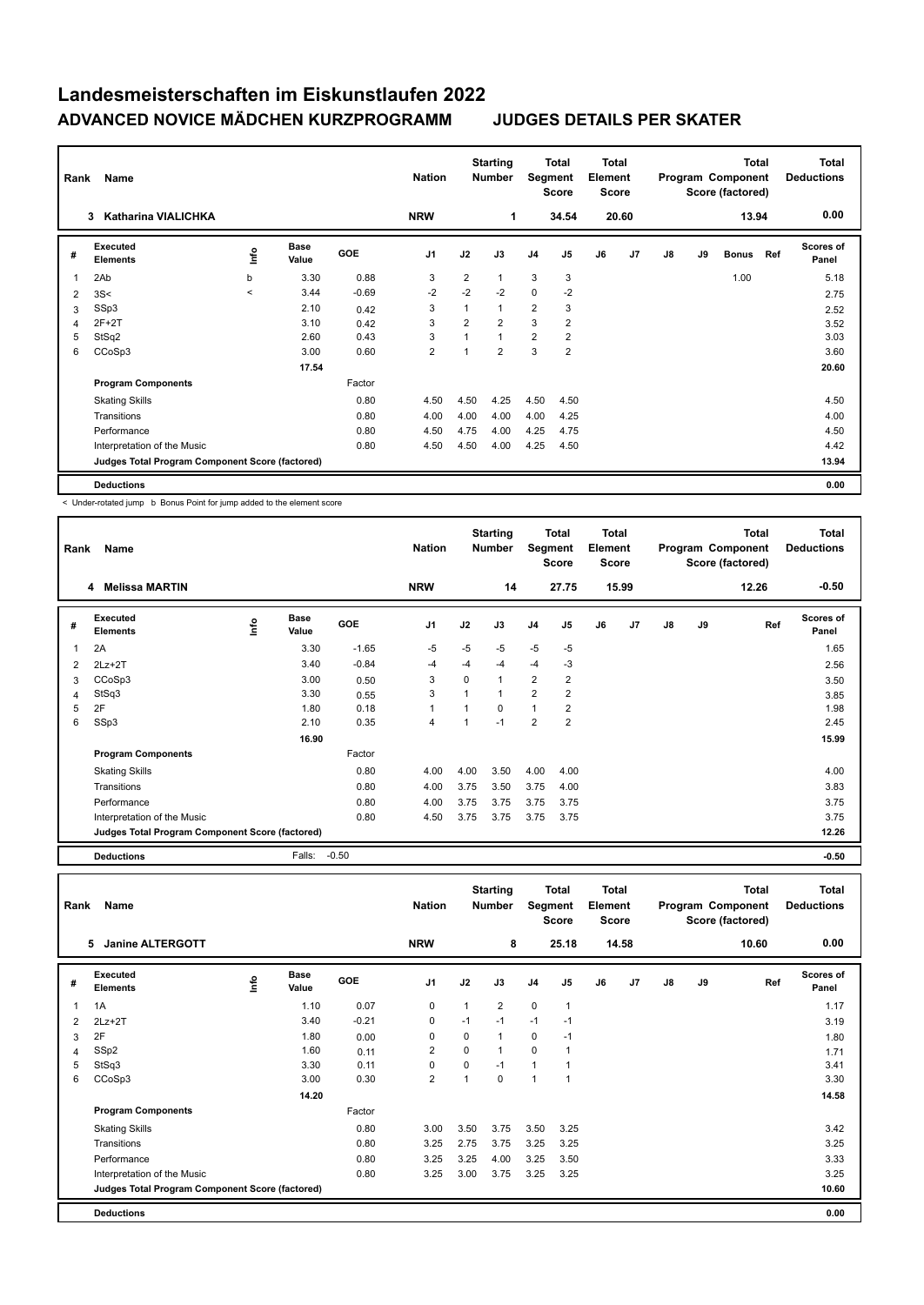| Rank           | Name                                            |      |                      |            | <b>Nation</b>  |      | <b>Starting</b><br>Number | Segment        | <b>Total</b><br><b>Score</b> | <b>Total</b><br>Element<br><b>Score</b> |       |               |    | <b>Total</b><br>Program Component<br>Score (factored) | <b>Total</b><br><b>Deductions</b> |
|----------------|-------------------------------------------------|------|----------------------|------------|----------------|------|---------------------------|----------------|------------------------------|-----------------------------------------|-------|---------------|----|-------------------------------------------------------|-----------------------------------|
|                | Alena JORGUS<br>6                               |      |                      |            | <b>NIE</b>     |      | 4                         |                | 25.16                        |                                         | 13.84 |               |    | 11.32                                                 | 0.00                              |
| #              | Executed<br><b>Elements</b>                     | ١nf٥ | <b>Base</b><br>Value | <b>GOE</b> | J <sub>1</sub> | J2   | J3                        | J4             | J5                           | J6                                      | J7    | $\mathsf{J}8$ | J9 | Ref                                                   | <b>Scores of</b><br>Panel         |
| $\overline{1}$ | 2F                                              |      | 1.80                 | 0.30       | $\overline{2}$ |      | $\mathbf{1}$              | $\overline{2}$ | $\overline{2}$               |                                         |       |               |    |                                                       | 2.10                              |
| 2              | $2Lz+2T$                                        |      | 3.40                 | 0.21       | $\overline{1}$ |      | 0                         | $\overline{2}$ |                              |                                         |       |               |    |                                                       | 3.61                              |
| 3              | FCCoSp3                                         |      | 3.00                 | 0.10       | $-1$           |      | 0                         | $\mathbf 0$    |                              |                                         |       |               |    |                                                       | 3.10                              |
| $\overline{4}$ | StSqB                                           |      | 1.50                 | 0.05       | 0              | 0    | $\mathbf{1}$              | $\mathbf{1}$   | 0                            |                                         |       |               |    |                                                       | 1.55                              |
| 5              | 1A                                              |      | 1.10                 | 0.07       | 0              |      | 0                         | $\mathbf{1}$   |                              |                                         |       |               |    |                                                       | 1.17                              |
| 6              | SSp3                                            |      | 2.10                 | 0.21       | $\overline{1}$ |      | $\mathbf{1}$              | 1              | $\overline{2}$               |                                         |       |               |    |                                                       | 2.31                              |
|                |                                                 |      | 12.90                |            |                |      |                           |                |                              |                                         |       |               |    |                                                       | 13.84                             |
|                | <b>Program Components</b>                       |      |                      | Factor     |                |      |                           |                |                              |                                         |       |               |    |                                                       |                                   |
|                | <b>Skating Skills</b>                           |      |                      | 0.80       | 3.25           | 4.00 | 3.75                      | 3.75           | 3.25                         |                                         |       |               |    |                                                       | 3.58                              |
|                | Transitions                                     |      |                      | 0.80       | 3.50           | 3.50 | 3.50                      | 3.50           | 3.25                         |                                         |       |               |    |                                                       | 3.50                              |
|                | Performance                                     |      |                      | 0.80       | 3.50           | 3.75 | 3.75                      | 3.50           | 3.50                         |                                         |       |               |    |                                                       | 3.58                              |
|                | Interpretation of the Music                     |      |                      | 0.80       | 3.50           | 3.50 | 3.75                      | 3.50           | 3.50                         |                                         |       |               |    |                                                       | 3.50                              |
|                | Judges Total Program Component Score (factored) |      |                      |            |                |      |                           |                |                              |                                         |       |               |    |                                                       | 11.32                             |
|                | <b>Deductions</b>                               |      |                      |            |                |      |                           |                |                              |                                         |       |               |    |                                                       | 0.00                              |
|                |                                                 |      |                      |            |                |      |                           |                |                              |                                         |       |               |    |                                                       |                                   |

| Rank | Name                                            |      |                      |            | <b>Nation</b>  |      | <b>Starting</b><br><b>Number</b> |                | <b>Total</b><br>Segment<br><b>Score</b> | <b>Total</b><br>Element<br>Score |       |               |    | <b>Total</b><br>Program Component<br>Score (factored) | <b>Total</b><br><b>Deductions</b> |  |
|------|-------------------------------------------------|------|----------------------|------------|----------------|------|----------------------------------|----------------|-----------------------------------------|----------------------------------|-------|---------------|----|-------------------------------------------------------|-----------------------------------|--|
|      | 7<br><b>Melina HANSEN</b>                       |      |                      |            | <b>NRW</b>     |      | 5                                |                | 24.71                                   |                                  | 13.71 |               |    | 11.00                                                 | 0.00                              |  |
| #    | <b>Executed</b><br><b>Elements</b>              | ١mfo | <b>Base</b><br>Value | <b>GOE</b> | J <sub>1</sub> | J2   | J3                               | J <sub>4</sub> | J5                                      | J6                               | J7    | $\mathsf{J}8$ | J9 | Ref                                                   | <b>Scores of</b><br>Panel         |  |
| 1    | 1A                                              |      | 1.10                 | 0.15       | $\overline{2}$ | 1    | $\overline{2}$                   | $\mathbf{1}$   | 1                                       |                                  |       |               |    |                                                       | 1.25                              |  |
| 2    | $2F+2T$                                         |      | 3.10                 | 0.00       | 0              | $-1$ | 0                                | $\mathbf{1}$   | 0                                       |                                  |       |               |    |                                                       | 3.10                              |  |
| 3    | SSp3                                            |      | 2.10                 | 0.28       | $\overline{2}$ | 1    | 1                                | $\overline{2}$ | 1                                       |                                  |       |               |    |                                                       | 2.38                              |  |
| 4    | 2Lz                                             |      | 2.10                 | 0.21       | 1              |      |                                  | $\overline{2}$ | 1                                       |                                  |       |               |    |                                                       | 2.31                              |  |
| 5    | CCoSp2                                          |      | 2.50                 | 0.25       | $\overline{2}$ | 0    | $\mathbf 0$                      | 3              | 1                                       |                                  |       |               |    |                                                       | 2.75                              |  |
| 6    | StSq1                                           |      | 1.80                 | 0.12       | $\mathbf{1}$   | 0    | $\mathbf 0$                      | $\overline{2}$ | 1                                       |                                  |       |               |    |                                                       | 1.92                              |  |
|      |                                                 |      | 12.70                |            |                |      |                                  |                |                                         |                                  |       |               |    |                                                       | 13.71                             |  |
|      | <b>Program Components</b>                       |      |                      | Factor     |                |      |                                  |                |                                         |                                  |       |               |    |                                                       |                                   |  |
|      | <b>Skating Skills</b>                           |      |                      | 0.80       | 3.50           | 3.75 | 3.50                             | 3.50           | 3.00                                    |                                  |       |               |    |                                                       | 3.50                              |  |
|      | Transitions                                     |      |                      | 0.80       | 3.25           | 3.50 | 3.50                             | 3.25           | 3.25                                    |                                  |       |               |    |                                                       | 3.33                              |  |
|      | Performance                                     |      |                      | 0.80       | 3.50           | 3.75 | 3.50                             | 3.50           | 3.50                                    |                                  |       |               |    |                                                       | 3.50                              |  |
|      | Interpretation of the Music                     |      |                      | 0.80       | 3.50           | 4.00 | 3.50                             | 3.25           | 3.25                                    |                                  |       |               |    |                                                       | 3.42                              |  |
|      | Judges Total Program Component Score (factored) |      |                      |            |                |      |                                  |                |                                         |                                  |       |               |    |                                                       | 11.00                             |  |
|      | <b>Deductions</b>                               |      |                      |            |                |      |                                  |                |                                         |                                  |       |               |    |                                                       | 0.00                              |  |

| Rank | Name                                            |    |                      |         | <b>Nation</b>  |              | <b>Starting</b><br><b>Number</b> |                | <b>Total</b><br>Segment<br><b>Score</b> | <b>Total</b><br>Element<br><b>Score</b> |       |    |    | Total<br>Program Component<br>Score (factored) | <b>Total</b><br><b>Deductions</b> |
|------|-------------------------------------------------|----|----------------------|---------|----------------|--------------|----------------------------------|----------------|-----------------------------------------|-----------------------------------------|-------|----|----|------------------------------------------------|-----------------------------------|
|      | <b>Nelle NOVAKOVIC</b><br>8                     |    |                      |         | <b>NRW</b>     |              | 3                                |                | 24.46                                   |                                         | 13.82 |    |    | 11.14                                          | $-0.50$                           |
| #    | <b>Executed</b><br><b>Elements</b>              | ۴ů | <b>Base</b><br>Value | GOE     | J <sub>1</sub> | J2           | J3                               | J <sub>4</sub> | J5                                      | J6                                      | J7    | J8 | J9 | Ref                                            | <b>Scores of</b><br>Panel         |
| 1    | $2Lz+2T$                                        |    | 3.40                 | $-0.07$ | $-1$           | $-1$         | $\mathbf 0$                      | $\mathbf 0$    | 0                                       |                                         |       |    |    |                                                | 3.33                              |
| 2    | 2Aq                                             | q  | 3.30                 | $-1.65$ | -5             | $-5$         | -5                               | $-5$           | -5                                      |                                         |       |    |    |                                                | 1.65                              |
| 3    | CCoSp3                                          |    | 3.00                 | 0.40    | 2              | $\mathbf{1}$ | $\mathbf{1}$                     | $\overline{2}$ | $\overline{1}$                          |                                         |       |    |    |                                                | 3.40                              |
| 4    | 2F                                              |    | 1.80                 | $-0.72$ | $-4$           | -4           | -4                               | $-4$           | $-4$                                    |                                         |       |    |    |                                                | 1.08                              |
| 5    | StSq2                                           |    | 2.60                 | 0.00    | 0              | 0            | $\mathbf 0$                      | 0              | 0                                       |                                         |       |    |    |                                                | 2.60                              |
| 6    | SSp2                                            |    | 1.60                 | 0.16    | 1              | 0            | $\overline{1}$                   | $\mathbf{1}$   | 4                                       |                                         |       |    |    |                                                | 1.76                              |
|      |                                                 |    | 15.70                |         |                |              |                                  |                |                                         |                                         |       |    |    |                                                | 13.82                             |
|      | <b>Program Components</b>                       |    |                      | Factor  |                |              |                                  |                |                                         |                                         |       |    |    |                                                |                                   |
|      | <b>Skating Skills</b>                           |    |                      | 0.80    | 3.75           | 3.75         | 4.00                             | 3.50           | 3.25                                    |                                         |       |    |    |                                                | 3.67                              |
|      | Transitions                                     |    |                      | 0.80    | 3.50           | 3.25         | 4.00                             | 3.25           | 3.00                                    |                                         |       |    |    |                                                | 3.33                              |
|      | Performance                                     |    |                      | 0.80    | 3.50           | 3.50         | 4.00                             | 3.50           | 3.25                                    |                                         |       |    |    |                                                | 3.50                              |
|      | Interpretation of the Music                     |    |                      | 0.80    | 3.50           | 3.25         | 3.75                             | 3.50           | 3.25                                    |                                         |       |    |    |                                                | 3.42                              |
|      | Judges Total Program Component Score (factored) |    |                      |         |                |              |                                  |                |                                         |                                         |       |    |    |                                                | 11.14                             |
|      | <b>Deductions</b>                               |    | Falls:               | $-0.50$ |                |              |                                  |                |                                         |                                         |       |    |    |                                                | $-0.50$                           |

q Jump landed on the quarter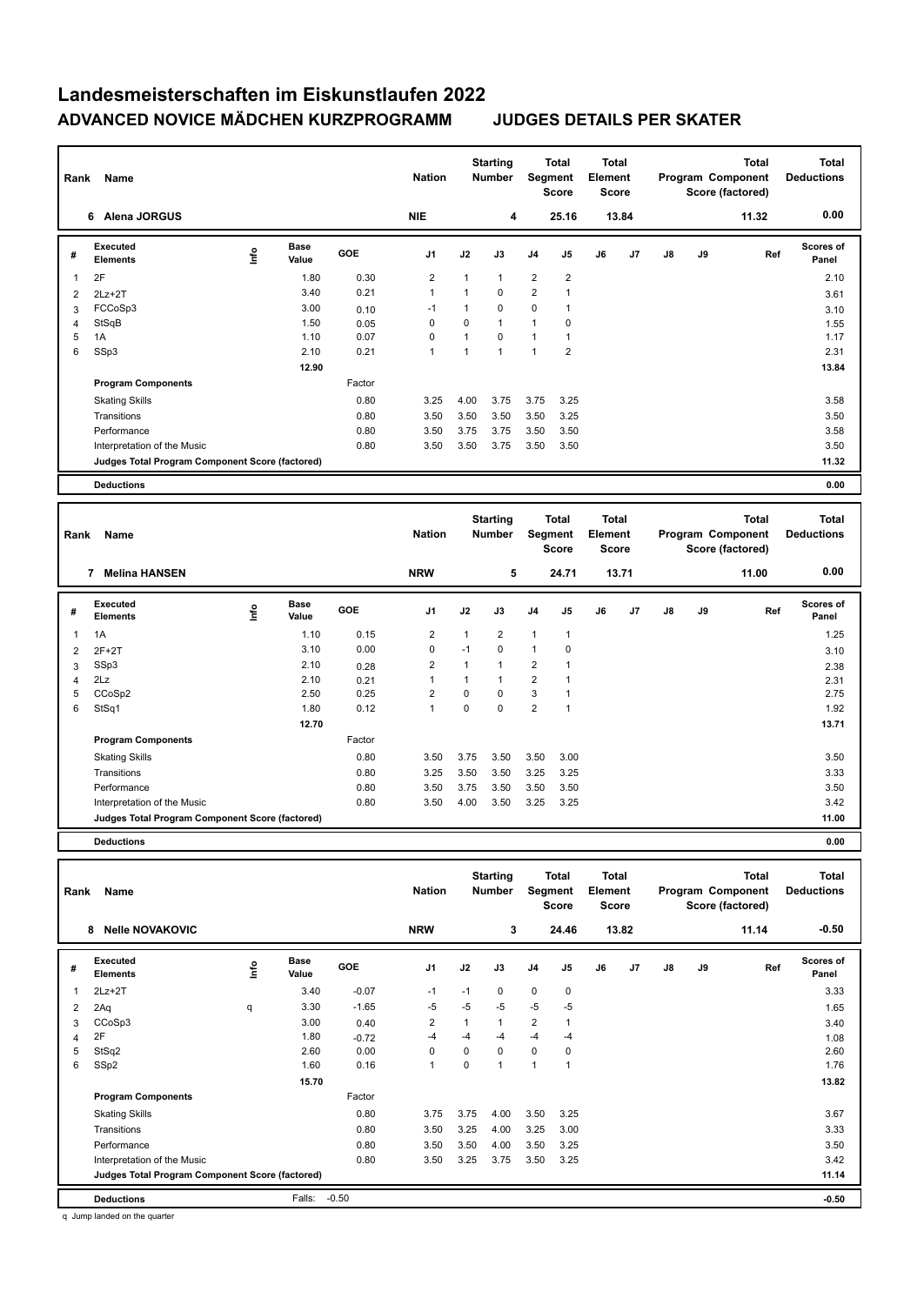| Rank | Name                                            |              |                      |            | <b>Nation</b>  |      | <b>Starting</b><br><b>Number</b> | Segment        | Total<br><b>Score</b> | Total<br>Element<br>Score |       |    |    | <b>Total</b><br>Program Component<br>Score (factored) | <b>Total</b><br><b>Deductions</b> |
|------|-------------------------------------------------|--------------|----------------------|------------|----------------|------|----------------------------------|----------------|-----------------------|---------------------------|-------|----|----|-------------------------------------------------------|-----------------------------------|
|      | <b>Maja GAUS</b><br>9                           |              |                      |            | <b>NRW</b>     |      | 18                               |                | 24.32                 |                           | 12.44 |    |    | 12.38                                                 | $-0.50$                           |
| #    | <b>Executed</b><br><b>Elements</b>              | lnfo         | <b>Base</b><br>Value | <b>GOE</b> | J <sub>1</sub> | J2   | J3                               | J <sub>4</sub> | J <sub>5</sub>        | J6                        | J7    | J8 | J9 | Ref                                                   | <b>Scores of</b><br>Panel         |
| 1    | 3S<<                                            | <<           | 1.30                 | $-0.65$    | $-5$           | $-5$ | $-5$                             | $-5$           | $-5$                  |                           |       |    |    |                                                       | 0.65                              |
| 2    | $2Lz+1Lo*$                                      | $\mathbf{r}$ | 2.10                 | $-1.05$    | $-5$           | -5   | 0                                | $-5$           | $-5$                  |                           |       |    |    |                                                       | 1.05                              |
| 3    | SSp3                                            |              | 2.10                 | 0.35       | $\overline{2}$ | 1    | $\overline{2}$                   | $\mathbf{1}$   | $\overline{2}$        |                           |       |    |    |                                                       | 2.45                              |
| 4    | StSq3                                           |              | 3.30                 | 0.44       | 2              |      | $\Omega$                         | $\overline{2}$ |                       |                           |       |    |    |                                                       | 3.74                              |
| 5    | 1A                                              |              | 1.10                 | 0.15       | $\Omega$       |      | $\overline{2}$                   | $\overline{2}$ |                       |                           |       |    |    |                                                       | 1.25                              |
| 6    | CCoSp3                                          |              | 3.00                 | 0.30       | $\overline{2}$ | 1    | $\overline{ }$                   | $\overline{1}$ |                       |                           |       |    |    |                                                       | 3.30                              |
|      |                                                 |              | 12.90                |            |                |      |                                  |                |                       |                           |       |    |    |                                                       | 12.44                             |
|      | <b>Program Components</b>                       |              |                      | Factor     |                |      |                                  |                |                       |                           |       |    |    |                                                       |                                   |
|      | <b>Skating Skills</b>                           |              |                      | 0.80       | 3.75           | 4.25 | 4.00                             | 4.00           | 4.25                  |                           |       |    |    |                                                       | 4.08                              |
|      | Transitions                                     |              |                      | 0.80       | 3.75           | 3.75 | 3.75                             | 3.75           | 4.00                  |                           |       |    |    |                                                       | 3.75                              |
|      | Performance                                     |              |                      | 0.80       | 3.75           | 4.00 | 4.00                             | 3.75           | 3.75                  |                           |       |    |    |                                                       | 3.83                              |
|      | Interpretation of the Music                     |              |                      | 0.80       | 4.00           | 3.75 | 3.50                             | 4.00           | 3.75                  |                           |       |    |    |                                                       | 3.83                              |
|      | Judges Total Program Component Score (factored) |              |                      |            |                |      |                                  |                |                       |                           |       |    |    |                                                       | 12.38                             |
|      | <b>Deductions</b>                               |              | Falls:               | $-0.50$    |                |      |                                  |                |                       |                           |       |    |    |                                                       | $-0.50$                           |

<< Downgraded jump \* Invalid element

| Rank | Name                                            |    |                      |            | <b>Nation</b>  |             | <b>Starting</b><br><b>Number</b> | Segment        | Total<br><b>Score</b> | <b>Total</b><br>Element<br><b>Score</b> |       |    |    | <b>Total</b><br>Program Component<br>Score (factored) | Total<br><b>Deductions</b> |
|------|-------------------------------------------------|----|----------------------|------------|----------------|-------------|----------------------------------|----------------|-----------------------|-----------------------------------------|-------|----|----|-------------------------------------------------------|----------------------------|
|      | <b>Esther HAMMER</b><br>10                      |    |                      |            | <b>HAM</b>     |             | 15                               |                | 24.16                 |                                         | 12.56 |    |    | 11.60                                                 | 0.00                       |
| #    | <b>Executed</b><br><b>Elements</b>              | ۴  | <b>Base</b><br>Value | <b>GOE</b> | J <sub>1</sub> | J2          | J3                               | J <sub>4</sub> | J <sub>5</sub>        | J6                                      | J7    | J8 | J9 | Ref                                                   | Scores of<br>Panel         |
| 1    | 2A<<                                            | << | 1.10                 | $-0.40$    | -4             | $-4$        | -4                               | $-3$           | $-3$                  |                                         |       |    |    |                                                       | 0.70                       |
| 2    | 2Lze                                            | e  | 1.68                 | $-0.67$    | $-4$           | $-5$        | $-5$                             | $-3$           | -3                    |                                         |       |    |    |                                                       | 1.01                       |
| 3    | CCoSp3                                          |    | 3.00                 | 0.50       | $\overline{2}$ |             | 1                                | $\overline{2}$ | $\overline{2}$        |                                         |       |    |    |                                                       | 3.50                       |
| 4    | $2F+2T$                                         |    | 3.10                 | $-0.06$    | $\mathbf{1}$   | $\Omega$    | 0                                | $-1$           | $-1$                  |                                         |       |    |    |                                                       | 3.04                       |
| 5    | StSq1                                           |    | 1.80                 | 0.06       | 0              | $\mathbf 0$ | $-1$                             | $\overline{2}$ | $\overline{1}$        |                                         |       |    |    |                                                       | 1.86                       |
| 6    | SSp3                                            |    | 2.10                 | 0.35       | 3              |             | 1                                | $\overline{2}$ | 2                     |                                         |       |    |    |                                                       | 2.45                       |
|      |                                                 |    | 12.78                |            |                |             |                                  |                |                       |                                         |       |    |    |                                                       | 12.56                      |
|      | <b>Program Components</b>                       |    |                      | Factor     |                |             |                                  |                |                       |                                         |       |    |    |                                                       |                            |
|      | <b>Skating Skills</b>                           |    |                      | 0.80       | 3.50           | 3.50        | 3.75                             | 3.75           | 3.75                  |                                         |       |    |    |                                                       | 3.67                       |
|      | Transitions                                     |    |                      | 0.80       | 3.50           | 3.25        | 3.50                             | 3.50           | 3.50                  |                                         |       |    |    |                                                       | 3.50                       |
|      | Performance                                     |    |                      | 0.80       | 3.75           | 3.50        | 3.50                             | 3.75           | 3.50                  |                                         |       |    |    |                                                       | 3.58                       |
|      | Interpretation of the Music                     |    |                      | 0.80       | 4.50           | 3.50        | 3.25                             | 4.00           | 3.75                  |                                         |       |    |    |                                                       | 3.75                       |
|      | Judges Total Program Component Score (factored) |    |                      |            |                |             |                                  |                |                       |                                         |       |    |    |                                                       | 11.60                      |
|      | <b>Deductions</b>                               |    |                      |            |                |             |                                  |                |                       |                                         |       |    |    |                                                       | 0.00                       |

<< Downgraded jump e Wrong edge

| Rank | Name                                            |      |                      |         | <b>Nation</b>  |          | <b>Starting</b><br><b>Number</b> | Segment        | <b>Total</b><br><b>Score</b> | <b>Total</b><br>Element<br><b>Score</b> |       |    |    | <b>Total</b><br>Program Component<br>Score (factored) | <b>Total</b><br><b>Deductions</b> |
|------|-------------------------------------------------|------|----------------------|---------|----------------|----------|----------------------------------|----------------|------------------------------|-----------------------------------------|-------|----|----|-------------------------------------------------------|-----------------------------------|
|      | 11<br><b>Veronika WALGER</b>                    |      |                      |         | <b>NRW</b>     |          | 9                                |                | 24.09                        |                                         | 13.33 |    |    | 11.26                                                 | $-0.50$                           |
| #    | <b>Executed</b><br><b>Elements</b>              | lnfo | <b>Base</b><br>Value | GOE     | J <sub>1</sub> | J2       | J3                               | J <sub>4</sub> | J <sub>5</sub>               | J6                                      | J7    | J8 | J9 | Ref                                                   | Scores of<br>Panel                |
| 1    | $2F+2T$                                         |      | 3.10                 | 0.00    | 0              | 0        | 0                                | $\mathbf 0$    | 0                            |                                         |       |    |    |                                                       | 3.10                              |
| 2    | 2Lz                                             |      | 2.10                 | $-1.05$ | $-5$           | $-5$     | $-4$                             | $-5$           | $-5$                         |                                         |       |    |    |                                                       | 1.05                              |
| 3    | CCoSp3                                          |      | 3.00                 | $-0.10$ | 0              | 0        | $-2$                             | $-1$           | 0                            |                                         |       |    |    |                                                       | 2.90                              |
| 4    | StSq2                                           |      | 2.60                 | 0.09    | 1              | $\Omega$ | 0                                | $\overline{1}$ | $\Omega$                     |                                         |       |    |    |                                                       | 2.69                              |
| 5    | 1A                                              |      | 1.10                 | 0.11    | 1              |          | 1                                |                |                              |                                         |       |    |    |                                                       | 1.21                              |
| 6    | SSp3                                            |      | 2.10                 | 0.28    | $\overline{2}$ | 0        | $\overline{2}$                   | 1              | $\overline{\phantom{a}}$     |                                         |       |    |    |                                                       | 2.38                              |
|      |                                                 |      | 14.00                |         |                |          |                                  |                |                              |                                         |       |    |    |                                                       | 13.33                             |
|      | <b>Program Components</b>                       |      |                      | Factor  |                |          |                                  |                |                              |                                         |       |    |    |                                                       |                                   |
|      | <b>Skating Skills</b>                           |      |                      | 0.80    | 3.50           | 3.50     | 3.75                             | 3.50           | 3.75                         |                                         |       |    |    |                                                       | 3.58                              |
|      | Transitions                                     |      |                      | 0.80    | 3.50           | 3.50     | 3.75                             | 3.25           | 3.50                         |                                         |       |    |    |                                                       | 3.50                              |
|      | Performance                                     |      |                      | 0.80    | 3.50           | 3.50     | 3.50                             | 3.50           | 3.75                         |                                         |       |    |    |                                                       | 3.50                              |
|      | Interpretation of the Music                     |      |                      | 0.80    | 3.50           | 3.00     | 3.50                             | 3.50           | 3.50                         |                                         |       |    |    |                                                       | 3.50                              |
|      | Judges Total Program Component Score (factored) |      |                      |         |                |          |                                  |                |                              |                                         |       |    |    |                                                       | 11.26                             |
|      | <b>Deductions</b>                               |      | Falls:               | $-0.50$ |                |          |                                  |                |                              |                                         |       |    |    |                                                       | $-0.50$                           |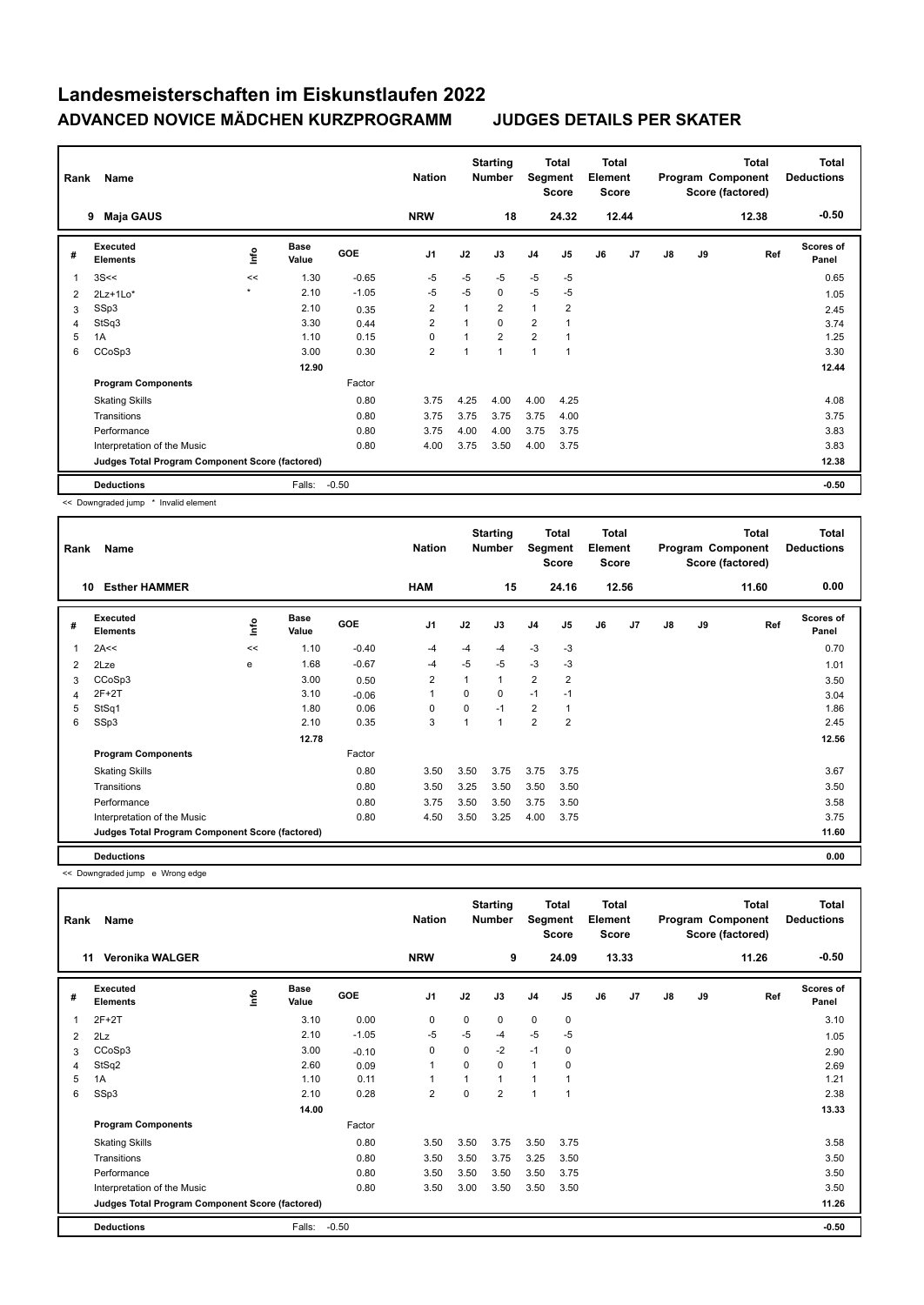| Rank | Name                                            |      |                      |            | <b>Nation</b>  |      | <b>Starting</b><br><b>Number</b> | Segment        | Total<br><b>Score</b> | <b>Total</b><br>Element<br><b>Score</b> |       |               |    | <b>Total</b><br>Program Component<br>Score (factored) | <b>Total</b><br><b>Deductions</b> |
|------|-------------------------------------------------|------|----------------------|------------|----------------|------|----------------------------------|----------------|-----------------------|-----------------------------------------|-------|---------------|----|-------------------------------------------------------|-----------------------------------|
|      | Lisa-Marie BÖTTCHER<br>12                       |      |                      |            | <b>NRW</b>     |      | $\overline{2}$                   |                | 23.83                 |                                         | 12.43 |               |    | 11.40                                                 | 0.00                              |
| #    | Executed<br><b>Elements</b>                     | lnfo | <b>Base</b><br>Value | <b>GOE</b> | J <sub>1</sub> | J2   | J3                               | J <sub>4</sub> | J5                    | J6                                      | J7    | $\mathsf{J}8$ | J9 | Ref                                                   | <b>Scores of</b><br>Panel         |
| 1    | 1A                                              |      | 1.10                 | 0.15       | 2              | 1    | 1                                | 2              | $\mathbf{1}$          |                                         |       |               |    |                                                       | 1.25                              |
| 2    | 2Lo+2Lo                                         |      | 3.40                 | 0.00       | $\overline{2}$ | $-1$ | $-1$                             | $\mathbf{1}$   | 0                     |                                         |       |               |    |                                                       | 3.40                              |
| 3    | CCoSp2V                                         |      | 1.88                 | 0.06       | $\mathbf 1$    | 0    | 0                                | $\mathbf 0$    |                       |                                         |       |               |    |                                                       | 1.94                              |
| 4    | StSq1                                           |      | 1.80                 | 0.18       | 2              | 0    | 0                                | $\overline{2}$ | 1                     |                                         |       |               |    |                                                       | 1.98                              |
| 5    | 2Lz                                             |      | 2.10                 | 0.00       | 0              | 0    | $-1$                             | $\mathbf{1}$   | 0                     |                                         |       |               |    |                                                       | 2.10                              |
| 6    | SSp2                                            |      | 1.60                 | 0.16       | $\overline{2}$ | 1    | 0                                | 1              | $\overline{1}$        |                                         |       |               |    |                                                       | 1.76                              |
|      |                                                 |      | 11.88                |            |                |      |                                  |                |                       |                                         |       |               |    |                                                       | 12.43                             |
|      | <b>Program Components</b>                       |      |                      | Factor     |                |      |                                  |                |                       |                                         |       |               |    |                                                       |                                   |
|      | <b>Skating Skills</b>                           |      |                      | 0.80       | 3.50           | 3.50 | 3.50                             | 3.75           | 3.75                  |                                         |       |               |    |                                                       | 3.58                              |
|      | Transitions                                     |      |                      | 0.80       | 3.50           | 3.25 | 3.25                             | 3.50           | 3.50                  |                                         |       |               |    |                                                       | 3.42                              |
|      | Performance                                     |      |                      | 0.80       | 3.75           | 3.50 | 3.50                             | 3.50           | 3.75                  |                                         |       |               |    |                                                       | 3.58                              |
|      | Interpretation of the Music                     |      |                      | 0.80       | 3.75           | 3.75 | 3.50                             | 3.75           | 3.50                  |                                         |       |               |    |                                                       | 3.67                              |
|      | Judges Total Program Component Score (factored) |      |                      |            |                |      |                                  |                |                       |                                         |       |               |    |                                                       | 11.40                             |
|      | <b>Deductions</b>                               |      |                      |            |                |      |                                  |                |                       |                                         |       |               |    |                                                       | 0.00                              |

| Name<br>Rank |                                                 |    |                      |            | <b>Nation</b>  |          | <b>Starting</b><br>Number | Total<br>Segment<br><b>Score</b> |                | Total<br>Element<br><b>Score</b> |                | <b>Total</b><br>Program Component<br>Score (factored) |    |       | <b>Total</b><br><b>Deductions</b> |
|--------------|-------------------------------------------------|----|----------------------|------------|----------------|----------|---------------------------|----------------------------------|----------------|----------------------------------|----------------|-------------------------------------------------------|----|-------|-----------------------------------|
|              | <b>Amélie KALMAZ</b><br>13                      |    |                      |            | <b>HAM</b>     |          | $\overline{7}$            |                                  | 22.36          |                                  | 12.12          |                                                       |    | 10.74 | $-0.50$                           |
| #            | Executed<br><b>Elements</b>                     | ١m | <b>Base</b><br>Value | <b>GOE</b> | J <sub>1</sub> | J2       | J3                        | J4                               | J5             | J6                               | J <sub>7</sub> | J8                                                    | J9 | Ref   | <b>Scores of</b><br>Panel         |
| 1            | $2Lz+2T$                                        |    | 3.40                 | 0.21       | $\mathbf{1}$   | $-1$     | $\mathbf{1}$              | $\mathbf{1}$                     | $\overline{2}$ |                                  |                |                                                       |    |       | 3.61                              |
| 2            | 1A                                              |    | 1.10                 | 0.07       | 0              | $-1$     | 1                         | 1                                |                |                                  |                |                                                       |    |       | 1.17                              |
| 3            | SSp2                                            |    | 1.60                 | 0.16       | 1              | 1        | 1                         | 1                                | $\overline{2}$ |                                  |                |                                                       |    |       | 1.76                              |
| 4            | 2Fe                                             | e  | 1.44                 | $-0.72$    | -5             | $-5$     | $-5$                      | $-5$                             | -5             |                                  |                |                                                       |    |       | 0.72                              |
| 5            | StSq1                                           |    | 1.80                 | 0.06       | 0              | $\Omega$ | $\Omega$                  | $\mathbf{1}$                     | $\mathbf 1$    |                                  |                |                                                       |    |       | 1.86                              |
| 6            | CCoSp3                                          |    | 3.00                 | 0.00       | 0              | 0        | $-1$                      | 0                                | 0              |                                  |                |                                                       |    |       | 3.00                              |
|              |                                                 |    | 12.34                |            |                |          |                           |                                  |                |                                  |                |                                                       |    |       | 12.12                             |
|              | <b>Program Components</b>                       |    |                      | Factor     |                |          |                           |                                  |                |                                  |                |                                                       |    |       |                                   |
|              | <b>Skating Skills</b>                           |    |                      | 0.80       | 3.50           | 3.50     | 3.75                      | 3.50                             | 3.50           |                                  |                |                                                       |    |       | 3.50                              |
|              | Transitions                                     |    |                      | 0.80       | 3.00           | 2.75     | 3.50                      | 3.25                             | 3.00           |                                  |                |                                                       |    |       | 3.08                              |
|              | Performance                                     |    |                      | 0.80       | 3.50           | 3.25     | 3.75                      | 3.00                             | 3.50           |                                  |                |                                                       |    |       | 3.42                              |
|              | Interpretation of the Music                     |    |                      | 0.80       | 3.50           | 3.25     | 3.50                      | 3.25                             | 3.50           |                                  |                |                                                       |    |       | 3.42                              |
|              | Judges Total Program Component Score (factored) |    |                      |            |                |          |                           |                                  |                |                                  |                |                                                       |    |       | 10.74                             |
|              | <b>Deductions</b>                               |    | Falls:               | $-0.50$    |                |          |                           |                                  |                |                                  |                |                                                       |    |       | $-0.50$                           |

e Wrong edge

| Name<br>Rank   |                                                 |         |                      |         |                | <b>Starting</b><br><b>Nation</b><br><b>Number</b> |                | Total<br>Segment<br><b>Score</b> |                | <b>Total</b><br>Element<br><b>Score</b> |       | <b>Total</b><br>Program Component<br>Score (factored) |    |       | <b>Total</b><br><b>Deductions</b> |
|----------------|-------------------------------------------------|---------|----------------------|---------|----------------|---------------------------------------------------|----------------|----------------------------------|----------------|-----------------------------------------|-------|-------------------------------------------------------|----|-------|-----------------------------------|
|                | <b>Lara FOCHT</b><br>14                         |         |                      |         | <b>HAM</b>     |                                                   | 11             |                                  | 21.60          |                                         | 11.36 |                                                       |    | 10.24 | 0.00                              |
| #              | Executed<br><b>Elements</b>                     | lnfo    | <b>Base</b><br>Value | GOE     | J <sub>1</sub> | J2                                                | J3             | J <sub>4</sub>                   | J <sub>5</sub> | J6                                      | J7    | J8                                                    | J9 | Ref   | <b>Scores of</b><br>Panel         |
|                | 1A                                              |         | 1.10                 | 0.00    | 0              | 0                                                 | $\overline{2}$ | $\mathbf 0$                      | 0              |                                         |       |                                                       |    |       | 1.10                              |
| $\overline{2}$ | 2F<+2Lo<                                        | $\,<\,$ | 2.80                 | $-0.53$ | $-4$           | $-5$                                              | $-4$           | $-2$                             | -3             |                                         |       |                                                       |    |       | 2.27                              |
| 3              | $2Lz$ !<                                        | $\prec$ | 1.68                 | $-0.67$ | $-4$           | $-5$                                              | $-5$           | $-2$                             | -3             |                                         |       |                                                       |    |       | 1.01                              |
| 4              | SSp3                                            |         | 2.10                 | 0.28    | $\overline{2}$ | 0                                                 | $\overline{2}$ | $\mathbf{1}$                     |                |                                         |       |                                                       |    |       | 2.38                              |
| 5              | StSq1                                           |         | 1.80                 | 0.00    | $\overline{2}$ | 0                                                 | $-1$           | 0                                | 0              |                                         |       |                                                       |    |       | 1.80                              |
| 6              | FCCoSp3                                         |         | 3.00                 | $-0.20$ | $-1$           | $-1$                                              | 0              | $-1$                             | 1              |                                         |       |                                                       |    |       | 2.80                              |
|                |                                                 |         | 12.48                |         |                |                                                   |                |                                  |                |                                         |       |                                                       |    |       | 11.36                             |
|                | <b>Program Components</b>                       |         |                      | Factor  |                |                                                   |                |                                  |                |                                         |       |                                                       |    |       |                                   |
|                | <b>Skating Skills</b>                           |         |                      | 0.80    | 3.00           | 3.00                                              | 3.50           | 3.25                             | 3.00           |                                         |       |                                                       |    |       | 3.08                              |
|                | Transitions                                     |         |                      | 0.80    | 3.25           | 3.00                                              | 3.25           | 3.00                             | 3.00           |                                         |       |                                                       |    |       | 3.08                              |
|                | Performance                                     |         |                      | 0.80    | 3.50           | 3.25                                              | 3.50           | 3.00                             | 3.25           |                                         |       |                                                       |    |       | 3.33                              |
|                | Interpretation of the Music                     |         |                      | 0.80    | 3.75           | 3.25                                              | 3.50           | 3.25                             | 3.25           |                                         |       |                                                       |    |       | 3.33                              |
|                | Judges Total Program Component Score (factored) |         |                      |         |                |                                                   |                |                                  |                |                                         |       |                                                       |    |       | 10.24                             |
|                | <b>Deductions</b>                               |         |                      |         |                |                                                   |                |                                  |                |                                         |       |                                                       |    |       | 0.00                              |

< Under-rotated jump ! Not clear edge